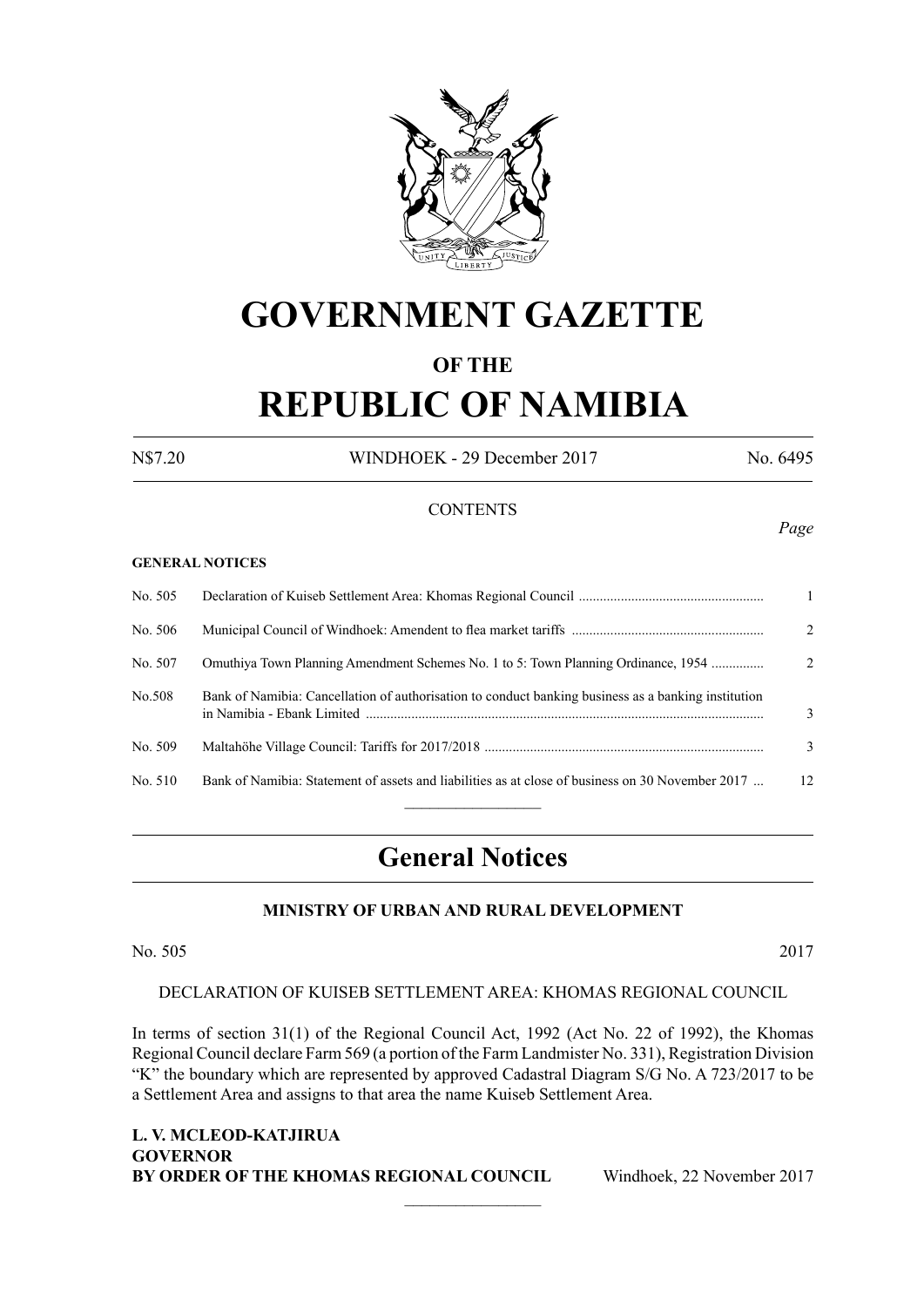#### **MUNICIPAL COUNCIL OF WINDHOEK**

No. 506 2017

#### AMENDENT TO FLEA MARKET TARIFFS

The Council of the Municipality of Windhoek, under Section 30(1)(u) of the Local Authorities Act, 1992 (Act No. 23 of 1992), amended, with effect from 1 November 2017, the tariffs in respect of Windhoek Flea Market as set out in the Schedule below:

#### **Schedule**

| <b>STALL</b><br><b>DESCRIPTION</b> | SIZE IN m <sup>2</sup> | <b>RENTAL</b><br>RATE $(m^2)$ | <b>MONTHLY</b><br><b>RENTAL</b><br><b>Total of tables</b><br>$(1+2+3+4+5)$ | VAT @ 15% | <b>TOTAL PER</b><br><b>MONTH</b><br>N\$ |
|------------------------------------|------------------------|-------------------------------|----------------------------------------------------------------------------|-----------|-----------------------------------------|
| Lockable Stall                     | 12.57                  | 176.59                        | 200.46                                                                     | 307.60    | 2358.10                                 |
| <b>Open Trading Areas</b>          | 3.85                   | 102.59                        | 448.16                                                                     | 67.20     | 515.40                                  |
| Food Stall                         | 9.22                   | 66.58                         | 643.69                                                                     | 96.60     | 740.30                                  |
| Barbeque Stall                     | 9.32                   | 63.88                         | 647.95                                                                     | 97.20     | 745.20                                  |

#### **BY ORDER OF THE COUNCIL**

**M. Kazapua**

**CHAIRPERSON** Windhoek, 7 December 2017

No. 507 2017

#### OMUTHIYA TOWN PLANNING AMENDMENT SCHEMES NO. 1 TO 5: TOWN PLANNING ORDINANCE, 1954

 $\frac{1}{2}$ 

Notice is hereby given in terms of Section 17 of the Town Planning Ordinance, 1954 (Ordinance No. 18 of 1954 as amended that the Omuthiya Town Council intends submitting for approval with the Namibia Planning Advisory Board (NAMPAB) certain amendments to the Omuthiya Town Planning Scheme.

The amendments will include the rezoning and reservation of land.

The Minister of Urban and Rural Development has granted approval for the compilation and submission of the Omuthiya Town Planning Amendment Schemes No. 1 to 5.

**Applicant: The Chief Executive Officer Omuthiya Town Council Private Bag 19262 Omuthiya**  $\overline{\phantom{a}}$  , where  $\overline{\phantom{a}}$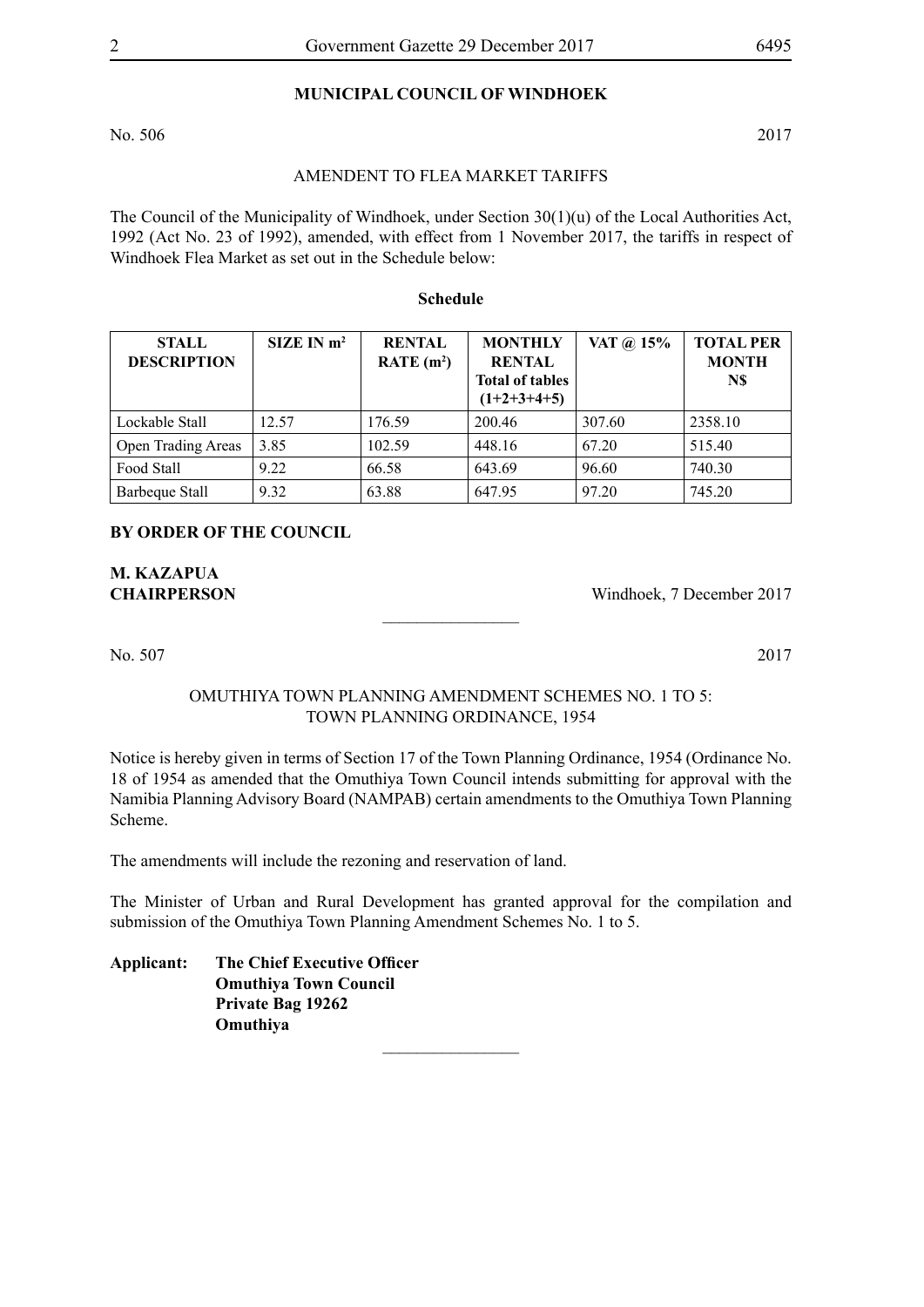#### **BANK OF NAMIBIA**

No. 508 2017

#### CANCELLATION OF AUTHORISATION TO CONDUCT BANKING BUSINESS AS A BANKING INSTITUTION IN NAMIBIA - EBANK LIMITED

Notice is hereby given, in terms of section 18(a)(iii) of the Banking Institutions Act, 1998 (Act No. 2 of 1998), as amended, that the Bank of Namibia has cancelled EBank Limited's ("EBank") authorisation to conduct banking business as a banking institution in Namibia effective from 21 November 2017.

## **I. Shiimi GOVERNOR**

**BANK OF NAMIBIA** Windhoek, 15 December 2017

#### **Maltahöhe Village Council**

 $\overline{\phantom{a}}$  , where  $\overline{\phantom{a}}$ 

No. 509 2017

#### Tariffs for 2017/2018

The Maltahöhe Village Council has under section  $30(1)(u)$  of the Local Authorities Act, 1992 (Act No. 23 of 1994), amend the charges, fees, rates, and other monies payable in respect of services rendered by the Council as set out in the schedule, with effect from 1 July 2017.

| <b>Tariff Description</b>                 | <b>Note</b>    | <b>Approved</b><br><b>Tariffs</b><br>2016/2017<br>N\$ | Proposed<br><b>Tariffs</b><br>2017/2018<br>N\$ | <b>Increase</b><br>$\frac{0}{0}$ |
|-------------------------------------------|----------------|-------------------------------------------------------|------------------------------------------------|----------------------------------|
| A. Water                                  |                |                                                       |                                                |                                  |
| 1. Basic Charges                          |                |                                                       |                                                |                                  |
| a) Residential per month                  |                | 41.58                                                 | 45.74                                          | 10%                              |
| b) Business $&$ Other customers           |                | 165.38                                                | 181.92                                         | 10%                              |
| 2. Unit Charges                           |                |                                                       |                                                |                                  |
| a) Per 1000 litres                        |                | 13.20                                                 | 14.91                                          | 13%                              |
| b) Pre-paid Water (informal)-Blikkiesdorp |                | 16.65                                                 | 18.82                                          | 13%                              |
| c) Pre-paid Water (formal): Town          |                | 17.48                                                 | 19.76                                          | 13%                              |
| d) Pre-paid Business:                     |                | 17.83                                                 | 20.15                                          | 13%                              |
| 3. Service Fees                           |                |                                                       |                                                |                                  |
| Deposit-residential<br>a)                 |                | 166.65                                                | 166.65                                         | $0\%$                            |
| Deposit-all other customers<br>b)         |                | 404.25                                                | 404.25                                         | $0\%$                            |
| Deposit-all temporary customers<br>c)     |                | 1,386.00                                              | 1,386.00                                       | $0\%$                            |
| Connection of a pipe under 26mm<br>d)     |                | 577.50                                                | 577.50                                         | $0\%$                            |
| Connection of a pipe above 25mm<br>e)     |                | 1,386.00                                              | 1,386.00                                       | $0\%$                            |
| Reconnection fees (household)<br>f)       |                | 117.88                                                | 117.88                                         | $0\%$                            |
| Reconnection fees (other customers)<br>g) | $\overline{a}$ | 346.50                                                | 346.50                                         | $0\%$                            |
| Re/disconnection on request<br>h)         |                | 173.25                                                | 173.25                                         | $0\%$                            |
| i) Reallocation of meter after approval   |                | 808.50                                                | 808.50                                         | $0\%$                            |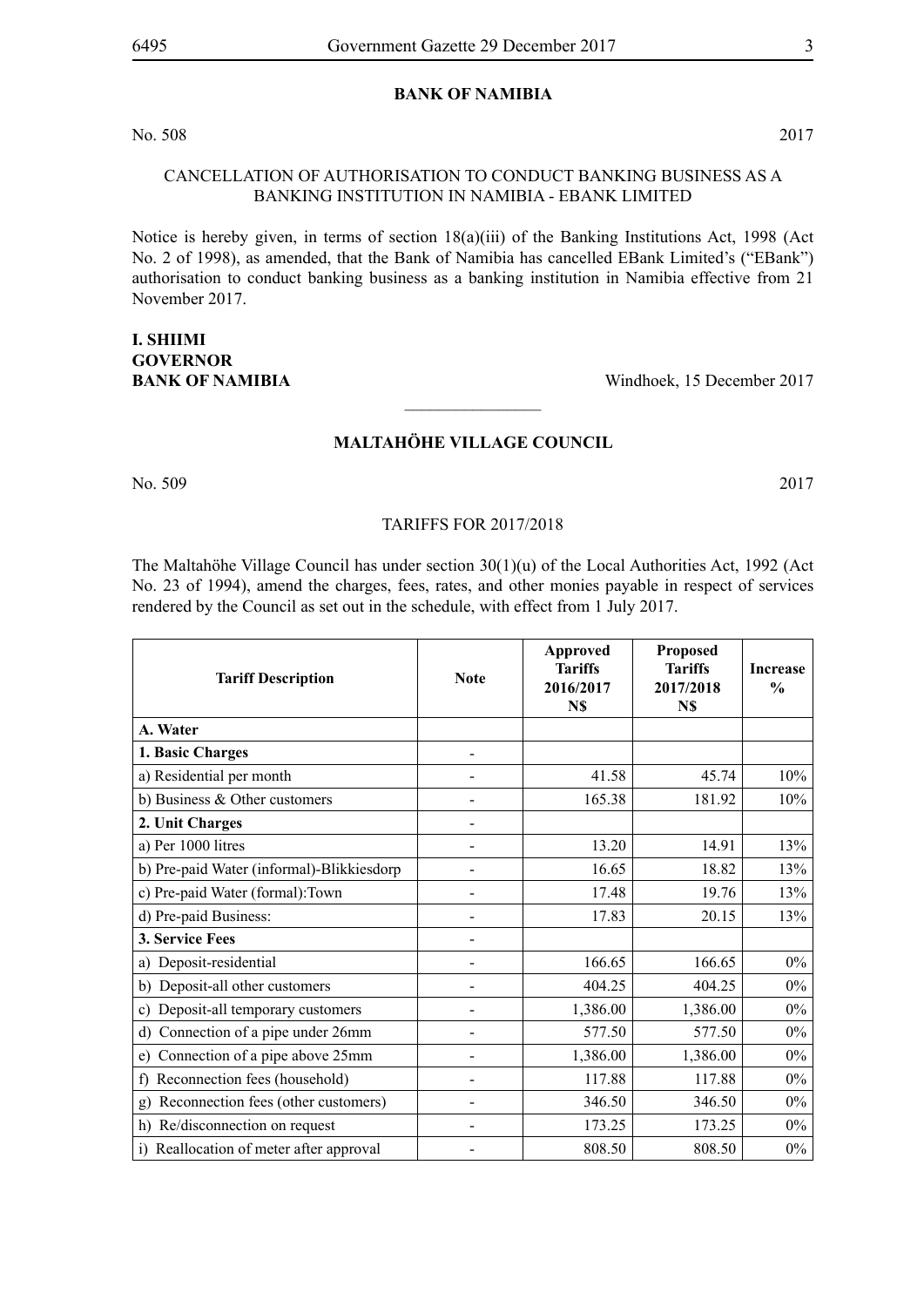| 4. Illegal connections, Bypass, Sabotage<br>and/or Tempering with meter  |                               |          |          |         |
|--------------------------------------------------------------------------|-------------------------------|----------|----------|---------|
| a) First offence (plus consumption)                                      |                               | 2,000.00 | 2,000.00 | $0\%$   |
| b) Second offence (plus consumption, and<br>legal costs)                 |                               | 2,000.00 | 2,000.00 | $0\%$   |
| 5. Call Out Fees                                                         |                               |          |          |         |
| a) Repairing water reticulation (customers<br>side) (from the meter)     |                               | 242.55   | 242.55   | $0.0\%$ |
| <b>B. ELECTRICITY</b>                                                    |                               |          |          |         |
| PRE-PAID ELECTRICITY                                                     |                               |          |          |         |
| PRE-PAYMENT METERS SINGLE<br><b>PHASE</b>                                |                               |          |          |         |
| Unit Charge N\$/kWh                                                      |                               | 1.75     | 1.93     | 10%     |
| ECB levy N\$/kWh                                                         |                               | 0.02     |          | $0\%$   |
| NEF levy                                                                 |                               |          |          |         |
| <b>Pre-PAYMENT METERS THREE</b>                                          |                               |          |          |         |
| <b>PHASE</b>                                                             |                               |          |          |         |
| Unit Charge N\$/kWh                                                      |                               | 2.37     | 2.61     | 10%     |
| ECB levy N\$/kWh                                                         |                               |          |          | 13%     |
| NEF levy                                                                 |                               |          |          |         |
| <b>CONVERTIONAL ELECTRICITY</b>                                          |                               |          |          |         |
| TARIFF A: SMALL CONSUMERS-SIN-<br><b>GLE PHASE (LESS THAN 25 AMPS)</b>   |                               |          |          |         |
| Unit Charge N\$/kWh                                                      |                               | 1.40     | 1.96     | 40%     |
| Capacity Charge N\$/amp/month                                            |                               | 6.06     | 6.06     | $0\%$   |
| ECB levy N\$/kWh                                                         |                               |          |          | $0\%$   |
| NEF levy                                                                 |                               |          |          |         |
|                                                                          | <b>Tariffs</b><br>exclude VAT |          |          |         |
| <b>TARIFF B: SMALL CONSUMERS-SIN-</b><br><b>GLE PHASE (ABOVE 25AMPS)</b> |                               |          |          |         |
| Unit charge N\$/kWh                                                      |                               | 1.91     | 2.10     | 10%     |
| Capacity Charge N\$/amp/month                                            |                               | 6.06     | 6.06     | $0\%$   |
| ECB levy N\$/kWh                                                         |                               |          |          | $0\%$   |
| <b>TARIFF C: BUSINESS SINGLE PHASE</b><br>(LESS THAN 25 AMPS)            |                               |          |          |         |
| Unit Charge N\$/kWh                                                      |                               | 1.91     | 2.10     | 10%     |
| Capacity Charge N\$/amps/month                                           |                               | 9.10     | 10.01    | 10%     |
| ECB levy N\$/kWh                                                         |                               |          |          | $0\%$   |
| <b>TARIFF D: BUSINESS SINGLE PHASE</b><br>(ABOVE 25 AMPS)                |                               |          |          |         |
| Unit Charge N\$/kWh                                                      |                               | 1.91     | 2.10     | 10%     |
| Capacity Charge N\$/amp/month                                            |                               | 9.10     | 10.01    | 10%     |
| ECB levy N\$/kWh                                                         |                               |          |          | $0\%$   |
| <b>TARIFF E: BUSINESS THREE PHASE</b>                                    |                               |          |          |         |
| Unit Charge N\$/kWh                                                      |                               | 1.91     | 2.10     | 10%     |
| Capacity Charge N\$/amp/month                                            |                               | 32.72    | 35.99    | 10%     |
| ECB levy N\$/kWh                                                         |                               |          |          | $0\%$   |
| NEF levy                                                                 |                               |          |          |         |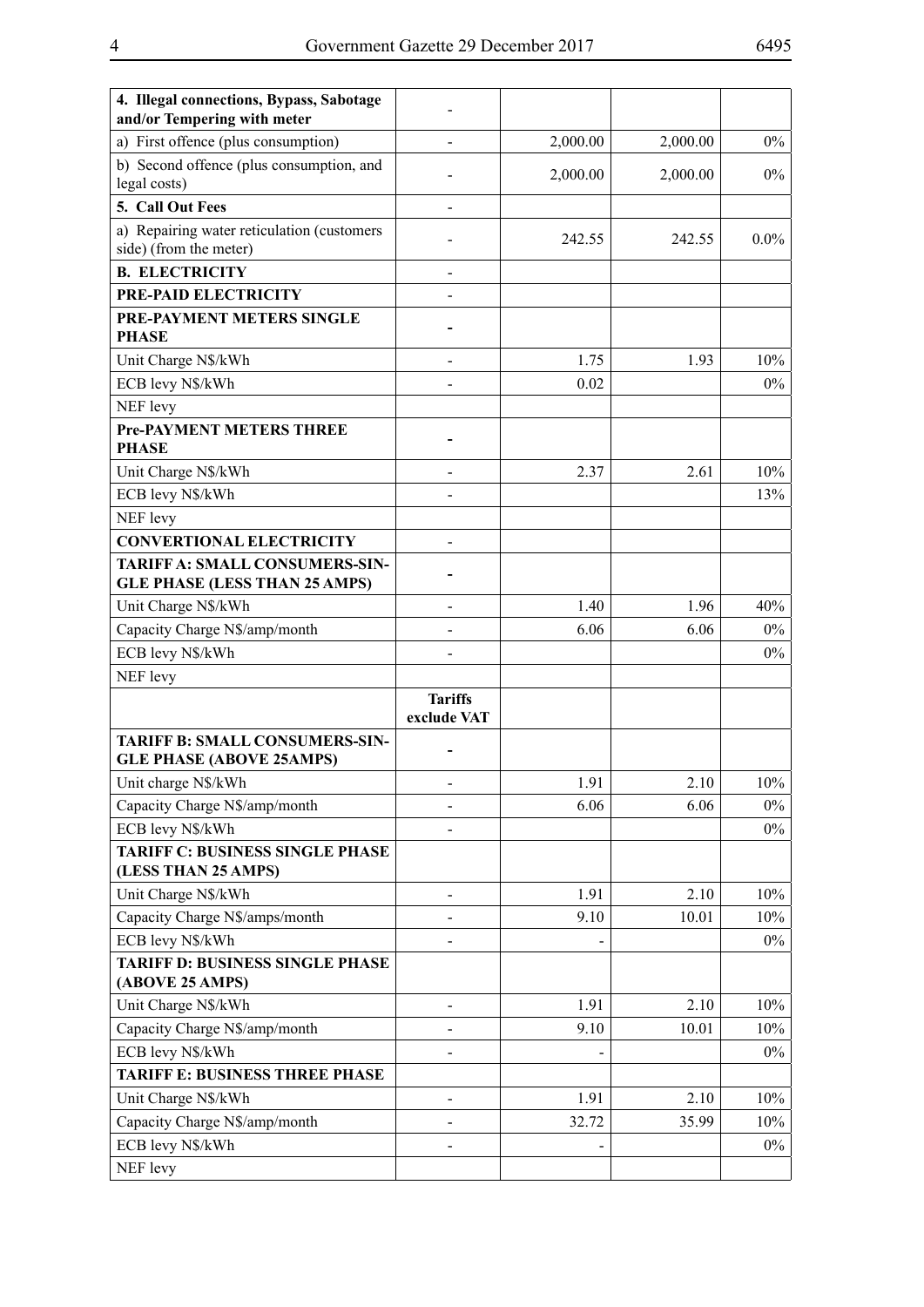| <b>TARRIF F: LARGE CONSUMERS</b>                          |                               |          |          |            |
|-----------------------------------------------------------|-------------------------------|----------|----------|------------|
| Unit Charge N\$/kWh                                       | $\overline{\phantom{0}}$      | 1.91     | 2.10     | 10%        |
| Capacity Charge N\$/kWh                                   |                               | 32.72    | 35.99    | 10%        |
| Maximum Charge N\$/kWh                                    |                               | 132.83   | 231.00   | 74%        |
| <b>ECB</b> levy                                           |                               |          |          | $0\%$      |
| NEF levy                                                  |                               |          |          |            |
| <b>TARIFF G:VACANT ERVEN - DO-</b><br><b>MESTIC</b>       |                               |          |          |            |
| Fixed Charge N\$ per month                                |                               | 38.18    | 42.00    | 10%        |
| <b>TARIFF H: VACANT ERVEN - COM-</b><br><b>MERCIAL</b>    |                               |          |          |            |
| Fixed Charge N\$ Per month                                | $\overline{a}$                | 82.01    | 90.22    | 10%        |
| 3. SERVICE FEE FOR ELECTRICITY                            |                               |          |          |            |
| a) Deposit Residential                                    |                               | 230.33   | 264.88   | 15%        |
| b) Deposit - all other customers                          |                               | 537.44   | 618.06   | 15%        |
| Deposit - temporary residential<br>C)                     | $\overline{a}$                | 230.33   | 264.88   | 15%        |
| d) Deposit - all temporary customers                      |                               | 1,675.12 | 1,926.39 | 15%        |
| Reconnection fees (household)<br>e)                       |                               | 139.09   | 138.09   | $0\%$      |
| Reconnection fee (other customers)<br>f)                  |                               | 460.66   | 460.66   | $0\%$      |
| Re / disconnection on request<br>g)                       | $\overline{a}$                | 230.33   | 230.33   | $0\%$      |
| h) Reallocation of meter after approval                   |                               | 1,055.32 | 1,055.32 | $0\%$      |
| New Connections - Blikkies Dorp<br>$\mathbf{i}$<br>115.00 |                               | 132.83   | 132.83   | $0\%$      |
| New Connections - Andreville<br>i)                        |                               | 323.40   | 323.40   | $0\%$      |
| k) New Connections-Town                                   |                               | 415.80   | 415.80   | $0\%$      |
| l) New Connection - Business anywhere                     |                               | 531.30   | 531.30   | $0\%$      |
|                                                           | <b>Tariffs</b><br>exclude VAT |          |          |            |
| <b>C. SANITATION</b>                                      |                               |          |          |            |
| 1. Domestic and Garden Refuse Remov-<br>al Basic Charges  |                               |          |          |            |
| a) Residential (Domestic) refuse per month                |                               | 50.11    | 50.11    | $0\%$      |
| b) Coca shops per bin                                     |                               | 65.29    | 65.29    | $0\%$      |
| Other customers per bin<br>C)                             |                               | 45.80    | 145.80   | $0\%$      |
| d) Government institutions per bin                        |                               |          | 165.00   | <b>NEW</b> |
| e) Construction material per load                         |                               | 459.24   | 459.24   | $0\%$      |
| Renting and removal of skip container<br>f)               |                               | 528.82   | 528.82   | $0\%$      |
| g) Illegal dumping of refuse                              |                               | 486.92   | 486.92   | $0\%$      |
| h) Removal of garden refuse Maltahöhe<br>town area        |                               | 137.53   | 137.53   | $0\%$      |
| Andrewville                                               |                               | 41.16    | 41.16    | $0\%$      |
| i) Ouside Council Borders                                 |                               | 85.05    | 86.05    | $0\%$      |
| j) Dumping refuse (Outside borders per<br>load)           |                               | 300.00   | 300.00   | $0\%$      |
| 2. Cutting and Removal of Trees                           |                               |          |          |            |
| Small trees<br>a)                                         |                               | 76.41    | 76.41    | $0\%$      |
| b) Bushes                                                 |                               | 93.60    | 93.60    | $0\%$      |
| c) Illegal Cutting of trees                               |                               | 980.51   | 980.51   | $0\%$      |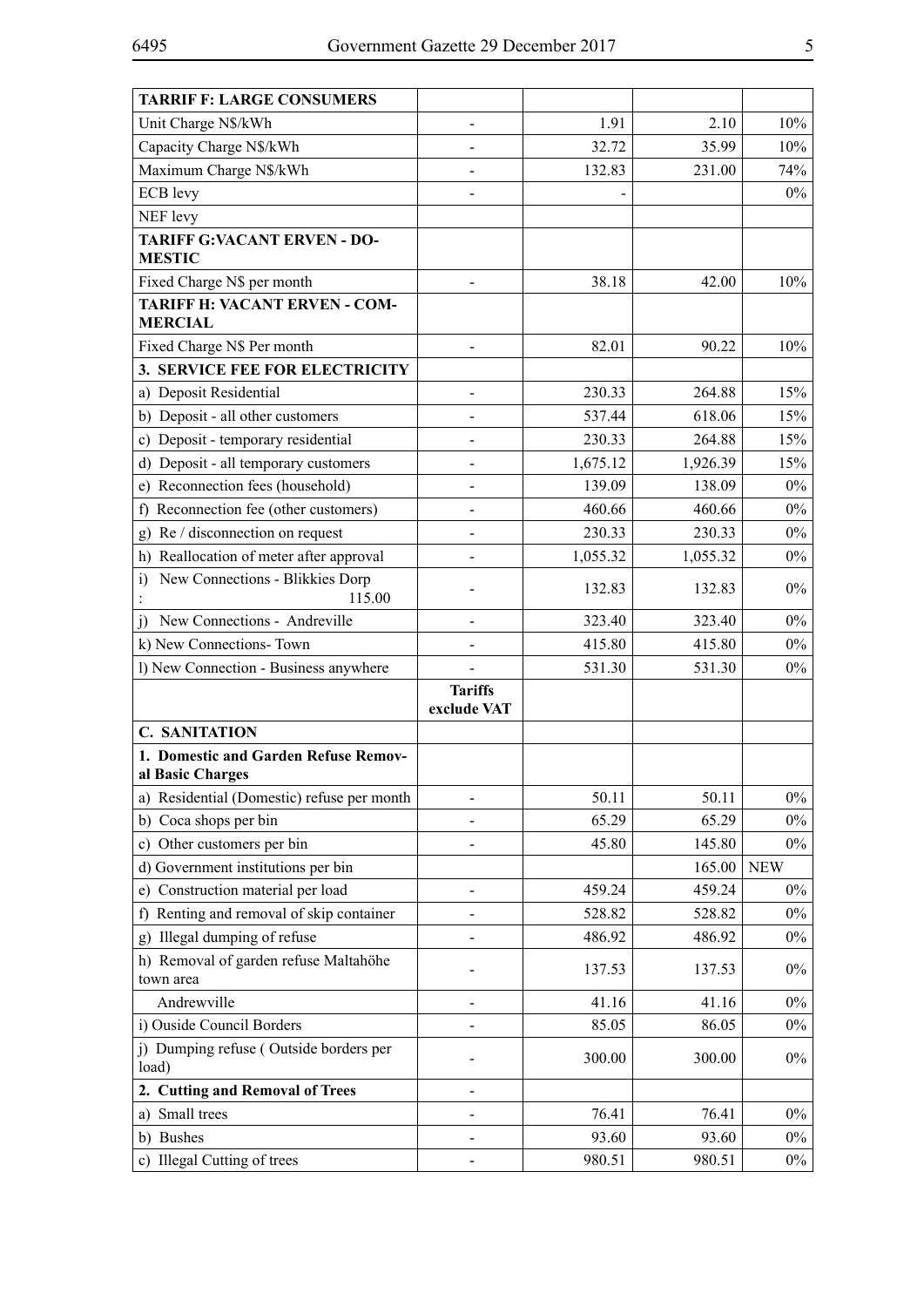| 3. Sewerage Service                                                           |                               |          |          |            |
|-------------------------------------------------------------------------------|-------------------------------|----------|----------|------------|
| a) Sewerage - residential basic charges per<br>month                          |                               | 34.02    | 34.02    | $0\%$      |
| b) Sewerage - all other customers basic<br>charges per month                  |                               | 81.03    | 81.03    | $0\%$      |
| c) Government Insitutions basic charges<br>per month                          |                               |          | 95.00    | <b>NEW</b> |
| d) Sewerage - residential per toilet                                          |                               | 14.86    | 14.86    | $0\%$      |
| e) Sewerage - Business customers per toilet                                   |                               | 22.28    | 22.28    |            |
| per month                                                                     |                               |          |          |            |
| f) Government Institutions per toilet per<br>month                            |                               |          | 75.00    | <b>NEW</b> |
| Sewerage connection - residential<br>g)                                       |                               | 519.86   | 519.86   | $0\%$      |
| h) Sewerage connection - Business                                             |                               | 965.43   | 965.43   | $0\%$      |
| 4. Removal of Sewerage Water                                                  |                               |          |          |            |
| a) Maltahöhe town per 7000 letres or part<br>thereof (including Andrewville)  |                               | 72.92    | 109.38   | 50%        |
| b) Peri-Urban per 7000 litres plus N\$9.87<br>per km)                         |                               | 135.04   | 155.30   | 15%        |
| c) Unblocking a sewer line: Residential                                       |                               | 103.98   | 103.98   | $0\%$      |
| d) Unblocking a Sewer Line: Business                                          |                               | 183.71   | 183.71   | $0\%$      |
| e) Roding Rod Per Hour by Council                                             |                               | 112.27   | 112.27   | $0\%$      |
| f) Hiring Rod Per Hour by customer                                            |                               | 13.61    | 13.61    | $0\%$      |
| D. ENVIRONMENTAL HEALTH                                                       |                               |          |          |            |
| 1. Abattoir Inspector Fees                                                    |                               |          |          |            |
| a) Per cattle, horse, donkey, mule                                            | -                             | 36.47    | 36.47    | $0\%$      |
| b) Per sheep or goat                                                          |                               | 12.16    | 12.16    | $0\%$      |
| c) Per calf                                                                   |                               | 24.31    | 24.31    | $0\%$      |
| d) Per pig                                                                    |                               | 18.28    | 18.28    | $0\%$      |
| e) Per any other domesticated animal or<br>game (wheighing more than 100kg)   |                               | 48.63    | 48.63    | $0\%$      |
| f) Per any other domesticated animal or<br>game (wheighing less than 100.1kg) |                               | 18.24    | 18.24    | $0\%$      |
| g) Per any other domesticated animal or<br>game (wheighing less than 20kg)    |                               | 9.26     | 9.26     | $0\%$      |
| Slaughtering without permission<br>h)                                         |                               | 182.33   | 182.33   | $0\%$      |
| 2. Fitness/Trading Certificate                                                |                               |          |          |            |
| a) Hawkers or Peddlers per annum                                              |                               | 194.44   | 194.44   | $0\%$      |
| Small business per annum<br>b)                                                |                               | 405.08   | 405.08   | $0\%$      |
| Medium business per annum<br>C)                                               |                               | 842.56   | 842.56   | $0\%$      |
| Large business per annum<br>d).                                               |                               | 1,555.49 | 1,555.49 | $0\%$      |
| e) Chain business per annum                                                   |                               | 3,037.62 | 3,037.62 | $0\%$      |
|                                                                               | <b>Tariffs</b><br>exclude VAT |          |          |            |
| 3. Pest Control Services                                                      |                               |          |          |            |
| a) Domestic (per 10 square metres or part<br>thereof)                         |                               | 17.37    | 17.37    | $0\%$      |
| b) Business (peer 10 square metres or part<br>thereof)                        |                               | 38.04    | 38.04    | $0\%$      |
| c) Other institutions (per 10 square metres<br>or part thereof)               |                               | 25.47    | 25.47    | $0\%$      |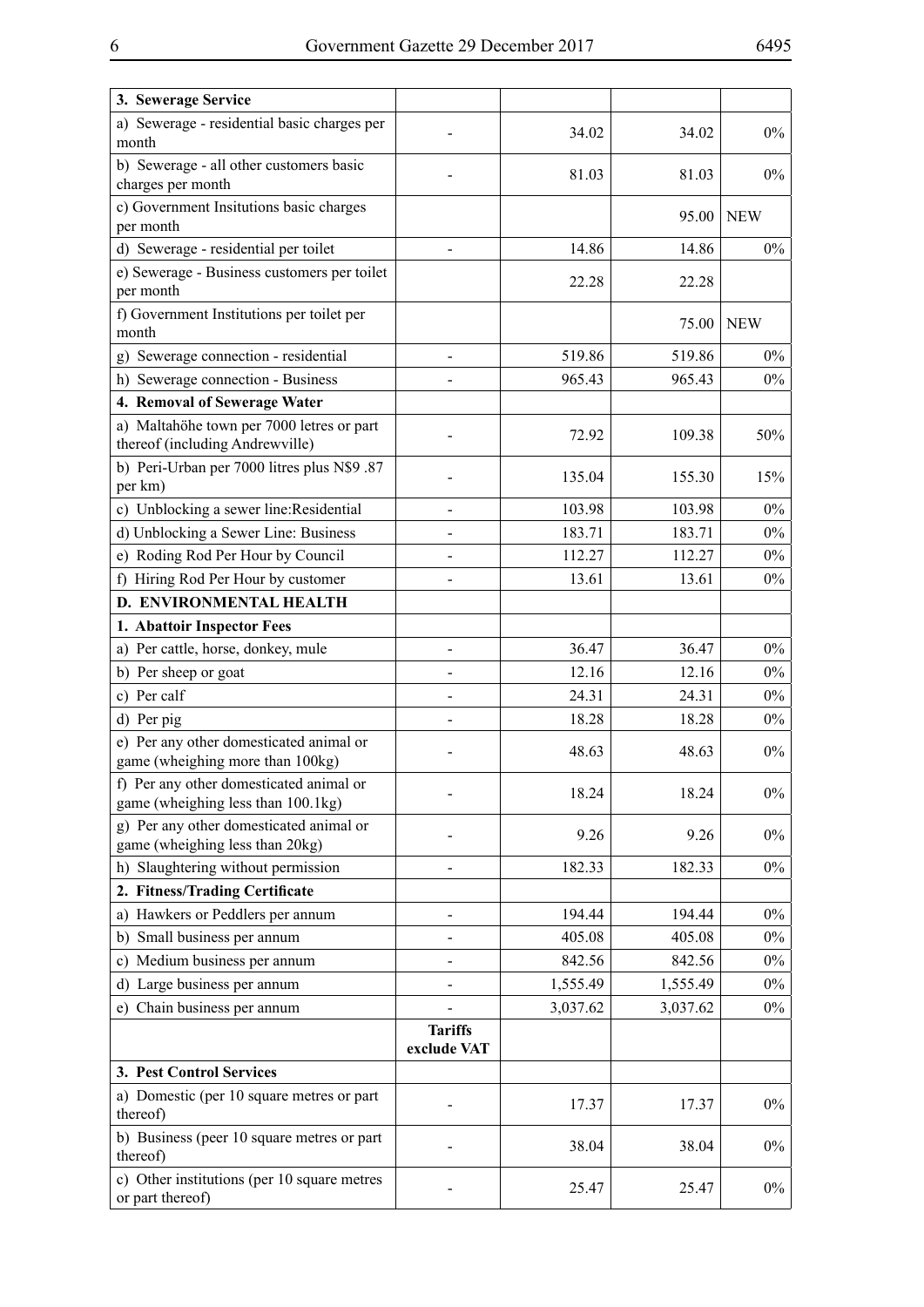| 4. Pounds                                                |                |          |          |       |
|----------------------------------------------------------|----------------|----------|----------|-------|
| 4.1. Detention Fees                                      |                |          |          |       |
| a) Sheep or goat per day or part thereof                 |                | 4.68     | 4.68     | $0\%$ |
| b) Any other animal per day or part thereof              |                | 15.98    | 15.98    | $0\%$ |
| 4.2. Grazing Fees(Feeding)                               |                |          |          |       |
| a) Sheep or goat per day or part thereof                 | $\blacksquare$ | 7.80     | 7.80     | $0\%$ |
| b) Any other animal per day or part thereof              |                | 22.28    | 22.28    | $0\%$ |
| 4.3. Grazing Fees (Town Land/Tender                      |                |          |          |       |
| Campus)                                                  |                |          |          |       |
| a) Large Live Stock                                      |                | 18.37    | 36.74    | 100%  |
| b) Small livestock                                       | $\overline{a}$ | 6.12     | 12.24    | 100%  |
| <b>Grazing fee Per month/per stock</b>                   |                |          |          |       |
| a) Large Livestock                                       |                | 4.51     | 9.00     | 100%  |
| b) Small livestock                                       |                | 2.20     | 4.40     | 100%  |
| 4.4. Movement or Driving of Animals                      |                |          |          |       |
| a) Delivering of animals to the pound per                |                |          |          |       |
| animal                                                   |                | 1.34     | 1.34     | $0\%$ |
| 5. Commercial Rates                                      |                |          |          |       |
| a) Deposit                                               |                | 1,575.00 | 1,575.00 | $0\%$ |
| 5.1. Detention Fees                                      |                |          |          |       |
| a) Sheep or goat per day or part thereof                 |                | 15.75    | 15.75    | $0\%$ |
| b) Any other animal per day or part thereof              |                | 31.50    | 31.50    | $0\%$ |
| 5.2. Grazing Fees(Feeding)                               |                |          |          |       |
| a) Sheep or goat per day or part thereof                 |                | 21.00    | 21.00    | $0\%$ |
| b) Any other animal per day or part thereof              |                | 29.40    | 29.40    | $0\%$ |
| 5.3. Grazing Fees (Town Land/Tender                      |                |          |          |       |
| Campus)                                                  |                |          |          |       |
| a) Large Live Stock                                      |                |          |          |       |
| b) Small livestock                                       |                | 38.85    | 38.85    | $0\%$ |
| <b>Grazing fee Per month/per stock</b>                   |                | 8.40     | 8.40     | $0\%$ |
| a) Large Livestock                                       |                | 23.10    | 23.10    | $0\%$ |
| b) Small livestock                                       |                | 11.55    | 11.55    | $0\%$ |
| 5.4. Movement or Driving of Animals                      |                |          |          |       |
| a) Delivering of animals to the pound per                |                | 10.50    | 10.50    | $0\%$ |
| animal                                                   |                |          |          |       |
| F. ASSESSMENT RATES ON RATE-                             |                |          |          |       |
| <b>ABLE PROPERTIES AND RENTALS</b><br>1. Rates and Taxes |                |          |          |       |
| a) Land / Site / Erf Value                               |                |          |          |       |
| i) Residential                                           |                |          |          | $0\%$ |
| ii) Business                                             |                |          |          |       |
|                                                          |                |          |          | $0\%$ |
| iii) Government Institutions                             |                |          |          |       |
| b) Improvement Value<br>i) Residential                   |                |          |          |       |
|                                                          |                |          |          | $0\%$ |
| ii) Business                                             |                |          |          | $0\%$ |
| iii) Government Institutions                             |                |          |          |       |
| 2. Renting of Sites in Informal Settle-<br>ment          |                |          |          |       |
| a) Residential per month less than 300                   |                |          |          |       |
| square metres                                            |                | 23.29    | 24.45    | 5%    |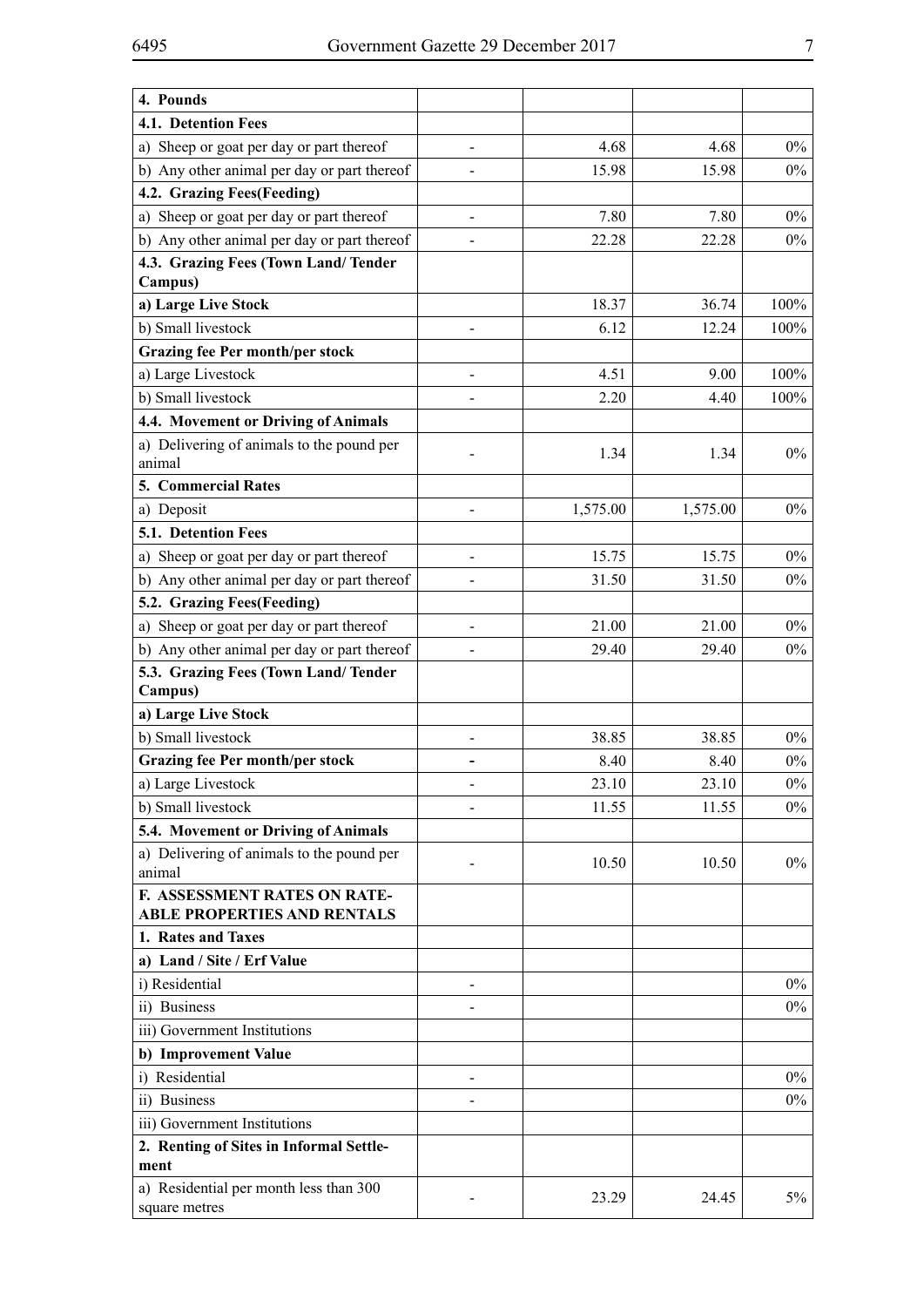| b) Residential per month less than 500<br>square metres         |                               | 40.93               | 42.98               | $5\%$            |
|-----------------------------------------------------------------|-------------------------------|---------------------|---------------------|------------------|
| c) Residential per month more than 499<br>square metres         |                               | 81.89               | 85.98               | $5\%$            |
| d) All other customers per month less than<br>300 square metres |                               | 81.89               | 85.98               | $5\%$            |
| e) All other customers per month more<br>than 299 square metres |                               | 114.63              | 120.36              | $5\%$            |
| 3. Approval of Building Plan Fees                               |                               |                     |                     |                  |
| a) Submission of building plans basic<br>charge                 |                               | 89.32               | 93.79               | $5\%$            |
| b) Building plan per square metre                               | $\overline{\phantom{0}}$      | 2.98                | 3.13                | $5\%$            |
| Boundary wall per sqaure metre<br>$\mathbf{c}$                  |                               | 1.14                | 1.20                | $5\%$            |
| d) Searching of erf boundary pegs per erf                       |                               | 44.66               | 46.89               | 5%               |
| e) Construction without an approved build-<br>ing plan          |                               | 6,076.14            | 6,379.95            | 5%               |
| f) Excavation on land without permission                        |                               | 6,076.14            | 6,379.95            | $5\%$            |
|                                                                 | <b>Tariffs</b><br>exclude VAT |                     |                     |                  |
| a) Adminstration and advertisement costs                        |                               | 868.22              | 911.63              | $5\%$            |
| b) Erven                                                        |                               |                     |                     |                  |
| i) Business - Town                                              | $\overline{\phantom{0}}$      | $21.6$ /sqm         | $21.6$ /sqm         | $0\%$            |
| - Andrewville                                                   |                               | $16.2$ /sqm         | $16.2$ /sqm         | $0\%$            |
| ii) Residential (Maltahöhe)                                     |                               | $18.22$ /sqm        | $18.22$ /sqm        | $0\%$            |
| iii) Residential (Andrewville)                                  |                               | $13.5/\mathrm{sqm}$ | $13.5/\mathrm{sqm}$ | $0\%$            |
| iv) Institutional                                               |                               | $9.72$ /sqm         | $9.72$ /sqm         | $0\%$            |
| v) Industrial (heavy/lihgt)                                     |                               | $31.72$ /sqm        | $31.72$ /sqm        | $0\%$            |
| vi) Veterans ervens- Maltahohe                                  |                               | $12.00$ /sqm        | $12.00$ /sqm        | $0\%$            |
| vii) Veterans ervens- Andrewville                               |                               | $9.00$ /sqm         | $9.00$ /sqm         | $0\%$            |
| viii) Undeveloped land                                          |                               | $6.00$ /sqm         | $6.00$ /sqm         | $0\%$            |
| 4. Town Maps                                                    |                               |                     |                     |                  |
| a) Per large map A3 upward                                      |                               | 65.64               | 68.92               | $5\%$            |
| b) Per small map A4 downward                                    |                               | 32.82               | 34.46               | $5\%$            |
| Large building plan (copies)<br>c)                              |                               | 24.62               | 25.85               | 5%               |
| Small building plan (copies)<br>d)                              |                               | 16.42               | 17.24               | $5\%$            |
| 5. Cemetery                                                     |                               |                     |                     |                  |
| a) Andrewville                                                  |                               |                     |                     |                  |
| Child (10 years of age and under)<br>$\bar{1}$                  |                               | 56.74               | 59.57               | 5%               |
| ii) Teenager (under the age of 21 years)                        |                               | 113.42              | 119.09              | 5%               |
| iii) Adults                                                     |                               | 170.16              | 178.67              | 5%               |
| iv) Offence on masonry grave on own<br>account                  |                               | 2,000.00            | 2,000.00            | $0\%$            |
| v) Offence on digging on own account                            |                               | 2,000.00            | 2,000.00            | $0\%$            |
| vi) Senior citizens                                             |                               | 60.00               | 60.00               | $\boldsymbol{0}$ |
| b) Town                                                         |                               |                     |                     |                  |
| i) Child (10 years of age and under)                            | $\overline{\phantom{0}}$      | 260.48              | 273.51              | 5%               |
| ii) Teenager (under the age of 21 years)                        |                               | 521.04              | 547.10              | 5%               |
| iii) Adult                                                      |                               | 781.55              | 820.63              | 5%               |
| iv) Offence on masonry grave on own<br>account                  |                               | 2,000.00            | 2,000.00            | $0\%$            |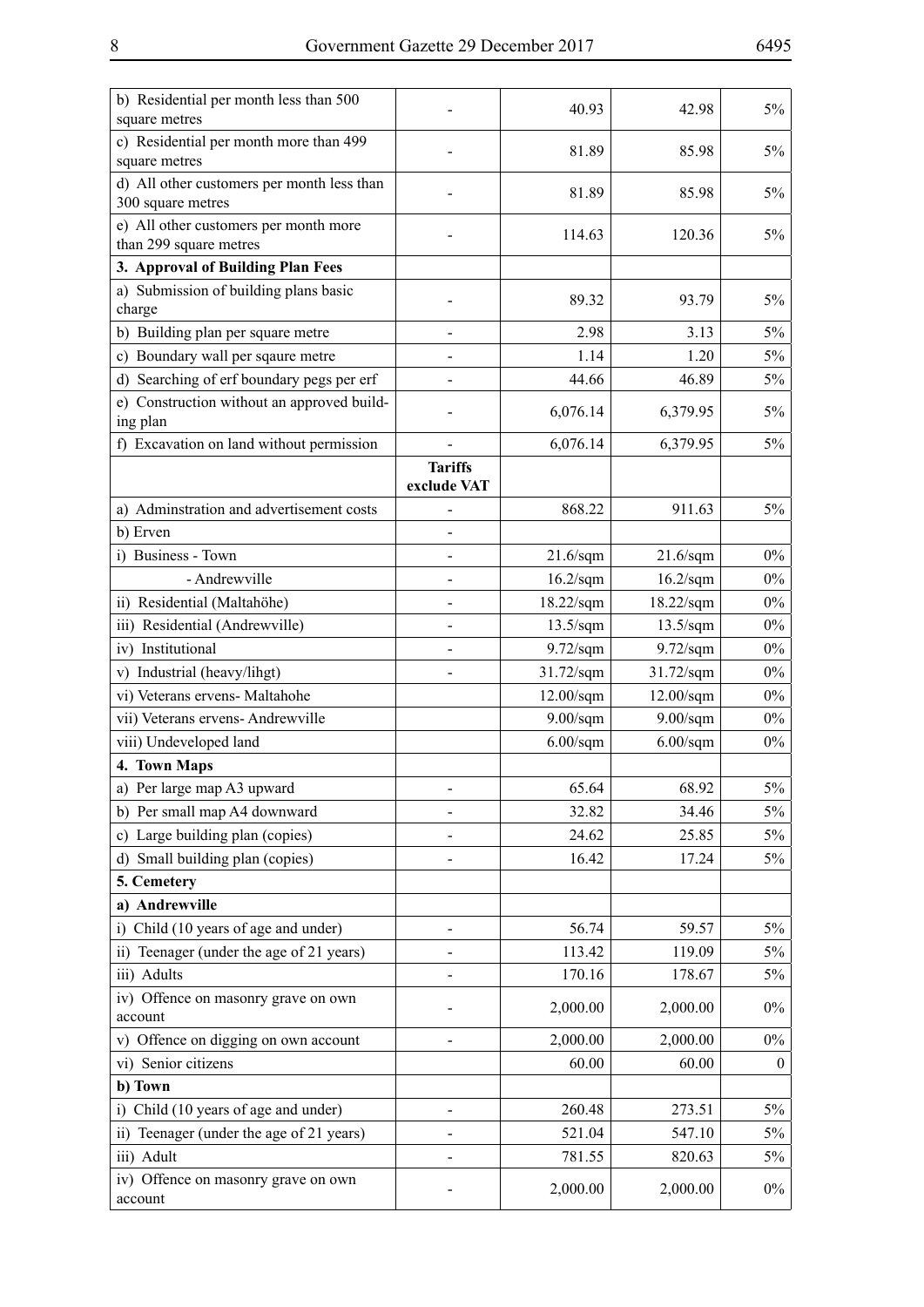| v) Offence on digging without permission                         |                               | 2,000.00 | 2,000.00 | $0\%$        |
|------------------------------------------------------------------|-------------------------------|----------|----------|--------------|
| vi) Senior citizens                                              |                               | 60.00    | 60.00    | $\mathbf{0}$ |
| 6. Business Registration and Inspection                          |                               |          |          |              |
| a) Hawkers & Peddlers                                            |                               | 133.98   | 140.68   | $5\%$        |
| Inspection (plus N\$1.99 per km)<br>b)                           |                               | 67.01    | 70.63    | 5%           |
| c) Small Business                                                | $\overline{a}$                | 289.34   | 303.81   | 5%           |
| d) Medium Business                                               |                               | 1,190.70 | 1,250.24 | 5%           |
| e) Chain Business                                                |                               | 2,143.26 | 2,250.42 | $5\%$        |
| 7. Open Market                                                   |                               |          |          |              |
| a) Stall per month                                               | $\qquad \qquad \blacksquare$  | 318.69   | 334.62   | $5\%$        |
| b) Public toilet per month                                       |                               | 20.05    | 21.06    | 5%           |
| c) Open space per month                                          |                               | 66.86    | 70.20    | 5%           |
| d) Peddlers sale fee per day                                     |                               | 12.98    | 13.63    | 5%           |
| e) SME Park - Single Cubicle or Stall per<br>month               |                               | 297.68   | 312.56   | 5%           |
| - Double Cubicle or Stall per<br>month                           |                               | 595.35   | 625.12   | 5%           |
| - Gents Toilet per month                                         |                               | 104.74   | 109.97   | 5%           |
| - Ladies Toilet per month                                        |                               | 104.74   | 109.97   | 5%           |
| - Car Wash per month                                             |                               | 330.75   | 347.29   | 5%           |
| 8. Business Advertisement Levies                                 |                               |          |          |              |
| a) Big board $(1,0 \text{ m x } 1,0 \text{ m or any side})$      |                               |          |          |              |
| more) per month                                                  |                               | 472.59   | 496.22   | 5%           |
| b) Medium board (any side less than Im x<br>im) per month        |                               | 315.06   | 330.81   | 5%           |
| c) Small board (any side less than 0,5m x<br>$0, 5m$ ) per month |                               | 157.53   | 165.40   | $5\%$        |
| d) Illegal advertisement regardless os size<br>(plus month rent) |                               |          |          |              |
|                                                                  | <b>Tariffs</b><br>exclude VAT |          |          |              |
| 9. Renting of Council Movable and Im-<br>movable Properties      |                               |          |          |              |
| a) Abattoir (per tendering processes)                            |                               | 364.66   | 382.90   | 5%           |
| Swimmingpool (per day)<br>b)                                     |                               | 243.10   | 255.26   | 5%           |
| c) Council houses $\oslash$ (3 bedrooms)                         |                               | 562.61   | 590.74   | 5%           |
| d) Council houses (B) (2 bedrooms)                               |                               | 364.65   | 382.88   | 5%           |
| Council houses (A) (1 bedroom)<br>e)                             |                               | 205.13   | 215.39   | 5%           |
| f) Council houses (D) (more than 4 bed-                          |                               |          |          |              |
| rooms)                                                           |                               | 729.30   | 765.77   | 5%           |
| Council houses (E) (1 bedroom)<br>g)                             | -                             | 117.22   | 123.08   | 5%           |
| h) Council Single room                                           |                               | 82.05    | 86.15    | 5%           |
| Social houses (pensioners and distitutes)<br>i)                  |                               | 93.77    | 98.46    | 5%           |
| Social housing (other customers)<br>$\overline{1}$               |                               | 208.37   | 218.79   | 5%           |
| k) CEO's House Rent/month                                        |                               | 1,500.00 | 1,500.00 | $0\%$        |
| <b>Staff Housing Rent/month</b><br>$\mathbf{D}$                  |                               | 400.00   | 400.00   | $0\%$        |
| 10. Hiring Council Recreation and                                |                               |          |          |              |
| <b>Sporting Facilities</b>                                       |                               |          |          |              |
| a) Swimmingpool (per month)                                      |                               | 810.15   | 850.66   | $5\%$        |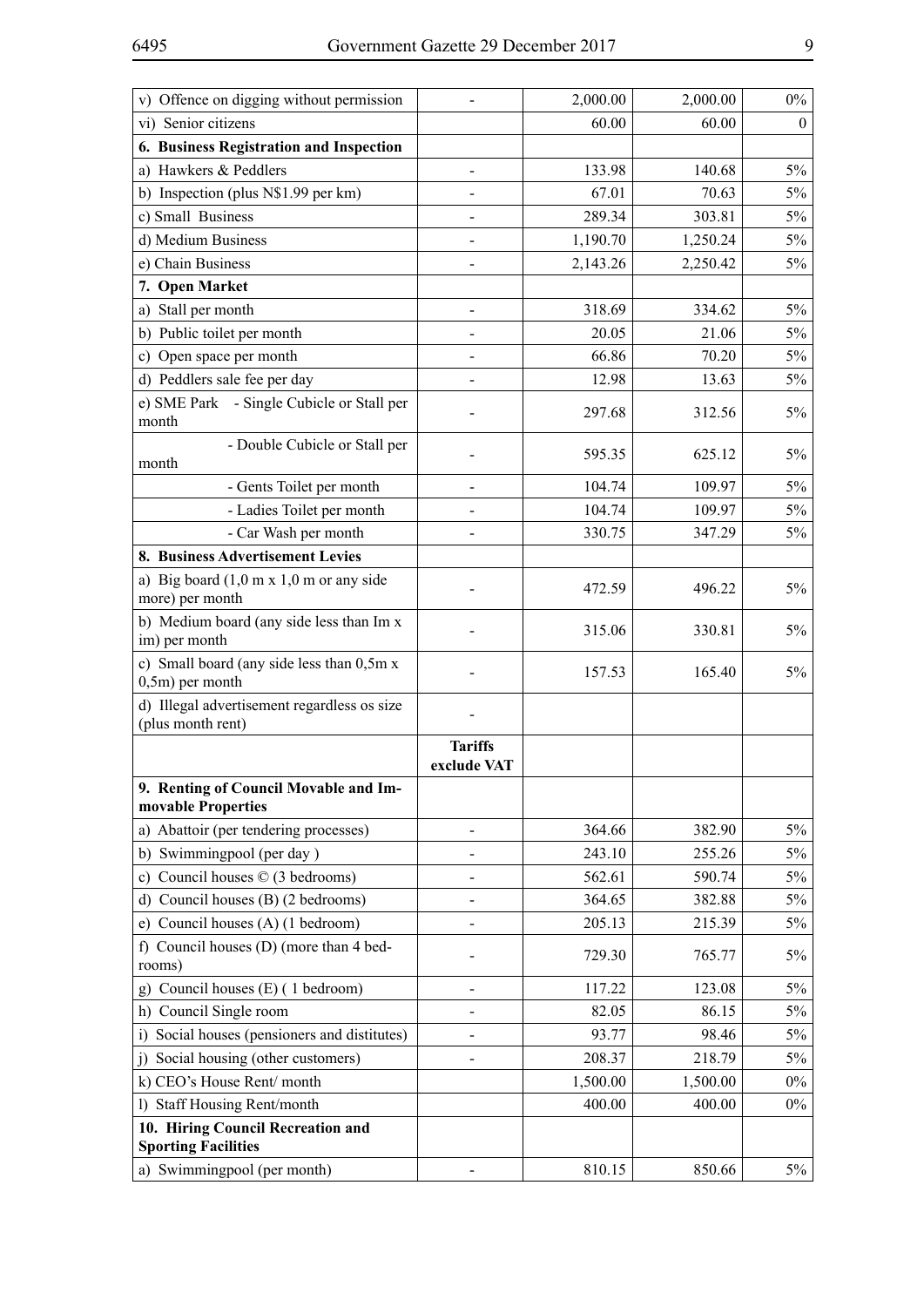| <b>General (other than the Festive Season</b><br>and Holidays)              |                               |          |          |       |
|-----------------------------------------------------------------------------|-------------------------------|----------|----------|-------|
| Children under the age of seven years but<br>with supervision per day       |                               | 2.38     | 2.50     | 5%    |
| Children above the age of six years to<br>under 13 years $(7 - 12)$ per day |                               | 5.95     | 6.25     | 5%    |
| Children above the age of 13 years to under<br>18 years (14 - 17) per day   |                               | 11.91    | 12.50    | 5%    |
| Adults (18 years and above) per day                                         | $\overline{a}$                | 17.86    | 18.75    | 5%    |
| Campsite: vehicle per day                                                   |                               | 27.56    | 28.94    | 5%    |
| Child per day                                                               | $\overline{a}$                | 5.51     | 5.79     | $5\%$ |
| Adult per day                                                               |                               | 16.54    | 17.36    | $5\%$ |
|                                                                             | <b>Tariffs</b><br>exclude VAT |          |          |       |
| <b>Festive Season and Holidays (only)</b>                                   |                               |          |          |       |
| Children under the age of seven years but<br>with supervision per day       |                               | 5.95     | 6.25     | $5\%$ |
| Children above the age of six years to<br>under 13 years $(7 - 12)$ per day |                               | 8.33     | 8.75     | 5%    |
| Children above the age of 13 years to under<br>18 years (14 - 17) per day   |                               | 17.86    | 18.75    | 5%    |
| Adults (18 years and above) per day                                         |                               | 23.81    | 25.00    | 5%    |
| Campsite: vehicle per day                                                   |                               | 33.08    | 34.73    | 5%    |
| a) Child per day                                                            |                               | 11.03    | 11.58    | 5%    |
| b) Adult per day                                                            |                               | 22.05    | 23.15    | $5\%$ |
| c) Any sporting facilities (other than soccer<br>per day)                   |                               | 133.71   | 140.40   | 5%    |
| d) Soccer facilities (per day during tourna-<br>ments)                      |                               | 601.68   | 631.76   | 5%    |
| e) Soccer facilities (per day)                                              | $\overline{a}$                | 160.45   | 168.47   | 5%    |
| f) Any other recreation facilities (per day)                                |                               | 133.71   | 140.40   | 5%    |
| 11. Occupational Rent Per Month                                             |                               |          |          |       |
| a) Informal Area                                                            |                               |          |          |       |
| Coca shops<br>i)                                                            |                               | 19.14    | 20.10    | 5%    |
| Small business<br>$\overline{ii}$                                           |                               | 63.82    | 67.01    | 5%    |
| iii) Medium business                                                        |                               | 127.63   | 134.01   | 5%    |
| iv) Large business                                                          |                               | 382.89   | 402.03   | 5%    |
| Chain<br>V)                                                                 |                               | 1,276.29 | 1,340.10 | 5%    |
| <b>Formal Area</b><br>b)                                                    |                               |          |          |       |
| Cuca shop<br>i)                                                             | $\overline{\phantom{0}}$      | 63.80    | 66.99    | 5%    |
| Small business<br>$\overline{ii}$                                           |                               | 190.83   | 200.37   | 5%    |
| iii) Medium business                                                        |                               | 382.89   | 402.03   | 5%    |
| iv) Large business                                                          |                               | 765.77   | 804.06   | 5%    |
| v) Chain                                                                    |                               | 1,914.43 | 2,010.15 | 5%    |
|                                                                             | <b>Tariffs</b><br>exclude VAT |          |          |       |
| 12. Plant Hire-Machines/Equipment&<br><b>Tools</b>                          |                               |          |          |       |
| a) Hydro, blast per hour (plus N\$5.60 per<br>hour)                         |                               | 182.33   | 191.45   | 5%    |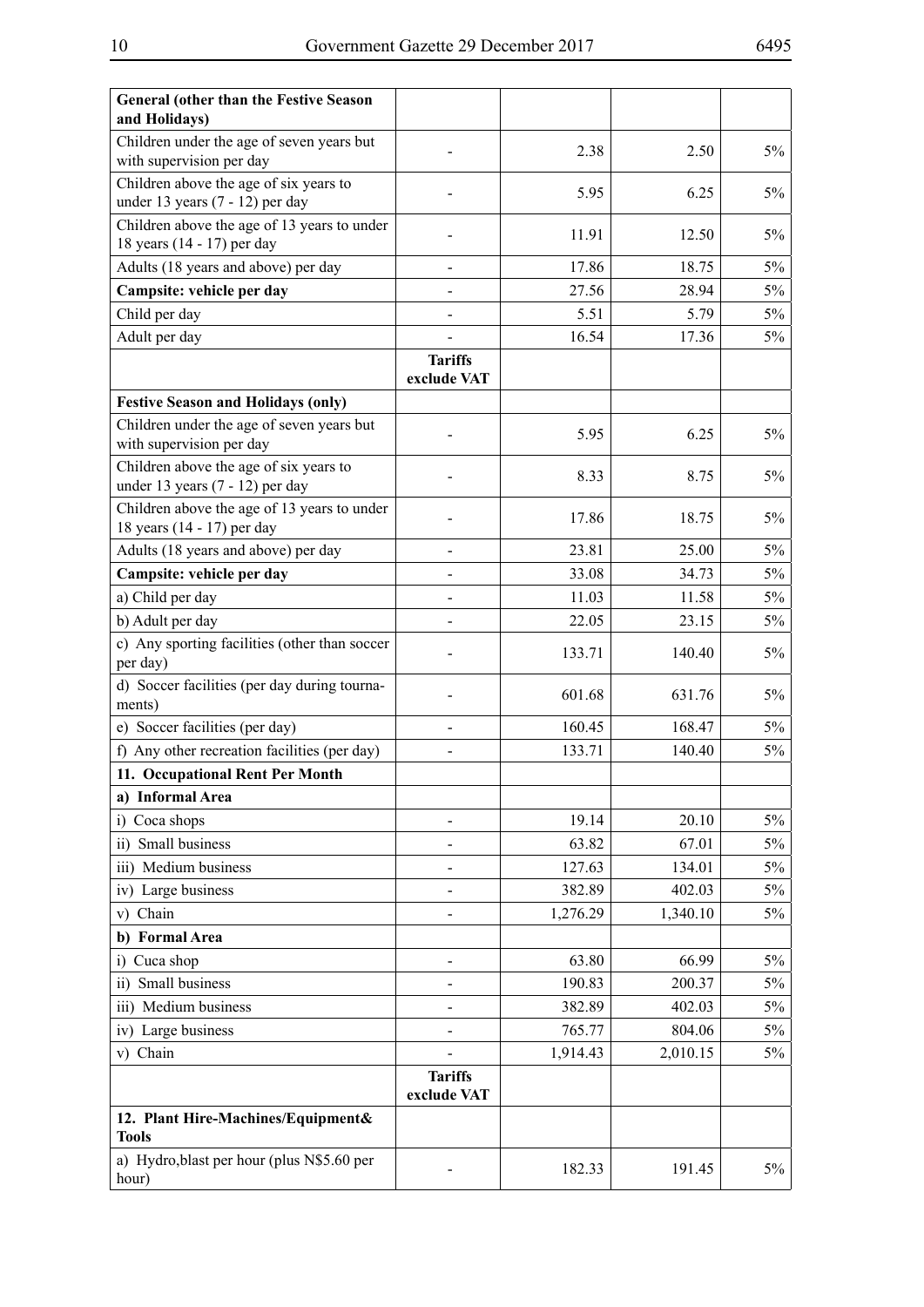| b) Septic tank per hour (plus N\$14.00 per<br>hour)                             |                               | 364.66      | 382.90 | 5%               |
|---------------------------------------------------------------------------------|-------------------------------|-------------|--------|------------------|
| c) Excavator Poclain per hour                                                   |                               | 486.20      | 510.51 | $5\%$            |
| d) Tractor, trailer per hour                                                    |                               | 67.51       | 70.89  | $5\%$            |
| e) Welding plant/machine/Drilling per<br>Hour                                   |                               | 48.62       | 51.05  | 5%               |
| f) Water pump per hour $(0-1H00)$                                               |                               | 145.86      | 153.15 | $5\%$            |
| Building sand per cubic meter<br>g)                                             |                               | 182.33      | 191.45 | $5\%$            |
| h) Refuse compactor truck per hour                                              |                               | 449.73      | 472.22 | $5\%$            |
| i) Skip container trailer and truck/tractor<br>per month                        |                               | 668.53      | 701.96 | $5\%$            |
| j) Tipper truck per load (plus N\$14.00 per<br>km) per hour                     |                               | 364.65      | 382.88 | 5%               |
| k) Grader per hour (plus N\$14.60 per km)                                       |                               | 486.20      | 510.51 | 5%               |
| 1) Backhoe loader per hour (plus N\$12.00<br>per km)                            |                               | 243.10      | 255.26 | 5%               |
| m) Kamatsu 355 Bulldozer per hour (plus<br>14.60/km                             |                               | 661.50      | 694.58 | 5%               |
| n) Kamatsu CW180 frontloader per<br>hour(plus 14.60/km) per day (               |                               |             |        |                  |
| <b>G. OTHER CHARGES</b>                                                         |                               |             |        |                  |
| 1. Interests on Arrears (1.66% on arrears)<br>revised to (20% on arrears/annum) |                               |             |        |                  |
| 2. Late payment charges (N\$ 15 on<br>monthly charges)                          |                               |             |        |                  |
| 3. Faxes - sending or incoming - 6.00/copy                                      |                               | 6.62        | 6.95   | $5\%$            |
| 4. Photocopy - 3.00/copy                                                        |                               | 3.31        | 3.48   | $5\%$            |
| 5. VAT Charges on customers - 15%                                               |                               |             |        |                  |
| 13. Tender fees/ Document submitted                                             |                               | 330.00      | 330.00 | $\overline{0}$   |
| <b>14. FIRE BRIGADE</b>                                                         |                               |             |        |                  |
| a) Fee charge per hour (14.00 per km)                                           |                               | 220.00      | 220.50 | $\boldsymbol{0}$ |
| b) Callout fee                                                                  |                               | 220.50      | 220.50 | $\mathbf{0}$     |
| c) Natural Disasters/Emergencies                                                |                               | <b>FREE</b> |        |                  |
| d) Customer Levy Fire Brigade                                                   |                               |             |        |                  |
| (i) Informal Settlement                                                         |                               | 0.66        | 0.69   | 5                |
| (ii) Formal Settlement (Andrewville)                                            |                               | 0.99        | 1.04   | 5                |
| (iii) Town                                                                      |                               | 1.10        | 1.16   | 5                |
| (iv) Business (throughout)                                                      |                               | 1.65        | 1.73   | 5                |
|                                                                                 | <b>Tariffs</b><br>exclude VAT |             |        |                  |

 $\frac{1}{2}$ 

**BY ORDER OF THE COUNCIL**

**R. N. Hansen CHAIRPERSON OF THE COUNCIL**